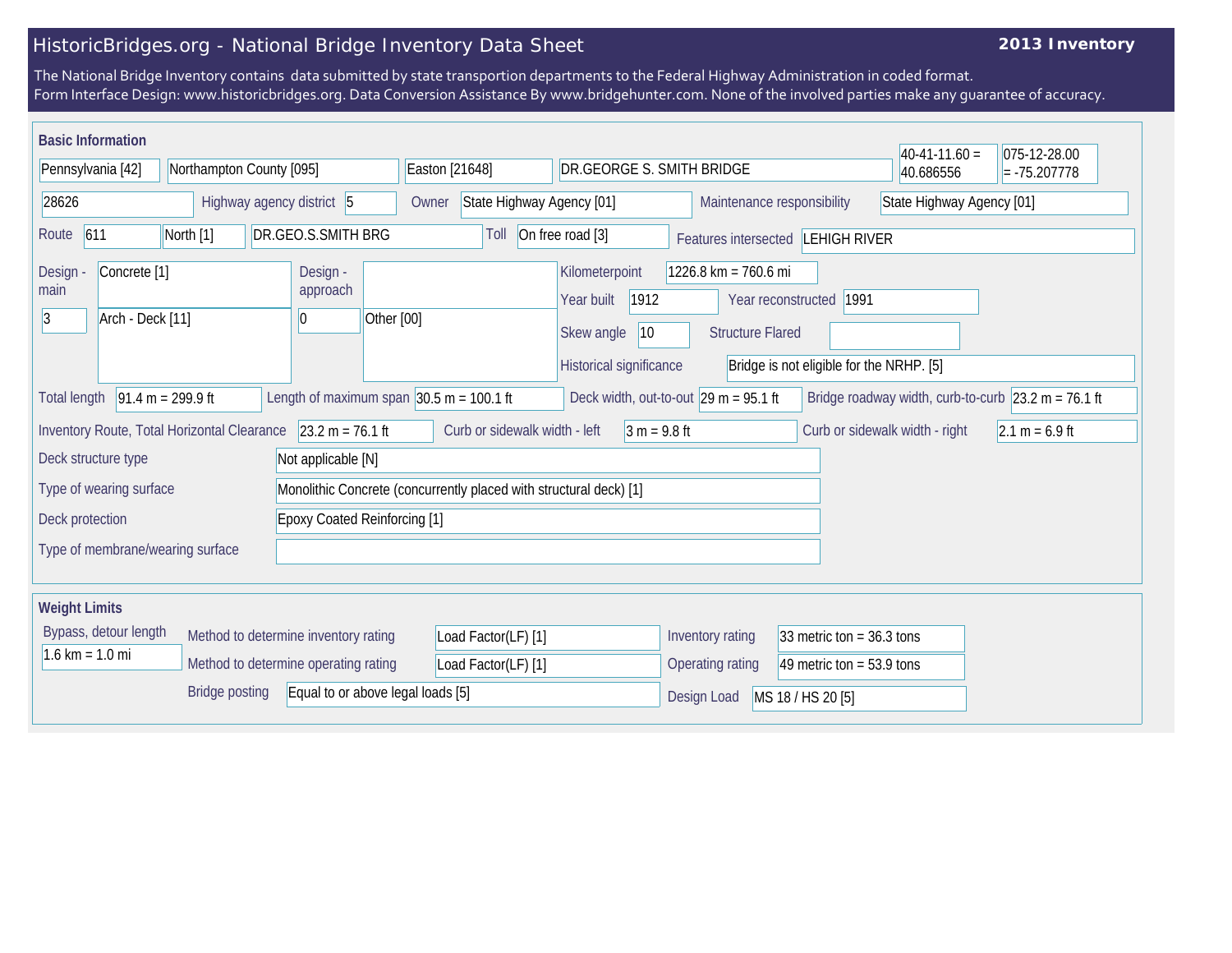| <b>Functional Details</b>                                                              |                                                                                         |  |
|----------------------------------------------------------------------------------------|-----------------------------------------------------------------------------------------|--|
| Average daily truck traffi 5<br><b>Average Daily Traffic</b><br>9365                   | Year 2013<br>Future average daily traffic<br>2032<br>%<br>13059<br>Year                 |  |
| Road classification<br>Other Principal Arterial (Urban) [14]                           | Approach roadway width<br>Lanes on structure $\vert 6 \vert$<br>$12.8 m = 42.0 ft$      |  |
| Type of service on bridge Highway-pedestrian [5]                                       | Bridge median<br>Direction of traffic 2 - way traffic [2]                               |  |
| Parallel structure designation<br>No parallel structure exists. [N]                    |                                                                                         |  |
| Type of service under bridge<br>Waterway [5]                                           | Navigation control<br>Lanes under structure<br>$ 0\rangle$                              |  |
| Navigation vertical clearanc<br>$0 = N/A$                                              | Navigation horizontal clearance $ 0 = N/A$                                              |  |
| Minimum navigation vertical clearance, vertical lift bridge                            | Minimum vertical clearance over bridge roadway<br>$5 m = 16.4 ft$                       |  |
| Minimum lateral underclearance reference feature Feature not a highway or railroad [N] |                                                                                         |  |
| Minimum lateral underclearance on right $0 = N/A$                                      | Minimum lateral underclearance on left $0 = N/A$                                        |  |
| Minimum Vertical Underclearance $\vert 0 = N/A \vert$                                  | Minimum vertical underclearance reference feature Feature not a highway or railroad [N] |  |
| Appraisal ratings - underclearances N/A [N]                                            |                                                                                         |  |
|                                                                                        |                                                                                         |  |
| <b>Repair and Replacement Plans</b>                                                    |                                                                                         |  |
| Type of work to be performed                                                           | Work done by                                                                            |  |
|                                                                                        | 0 <br>Bridge improvement cost<br>$ 0\rangle$<br>Roadway improvement cost                |  |
|                                                                                        | $0 m = 0.0 ft$<br>Length of structure improvement<br>Total project cost<br>$ 0\rangle$  |  |
|                                                                                        | Year of improvement cost estimate                                                       |  |
|                                                                                        | Border bridge - state<br>Border bridge - percent responsibility of other state          |  |
|                                                                                        | Border bridge - structure number                                                        |  |